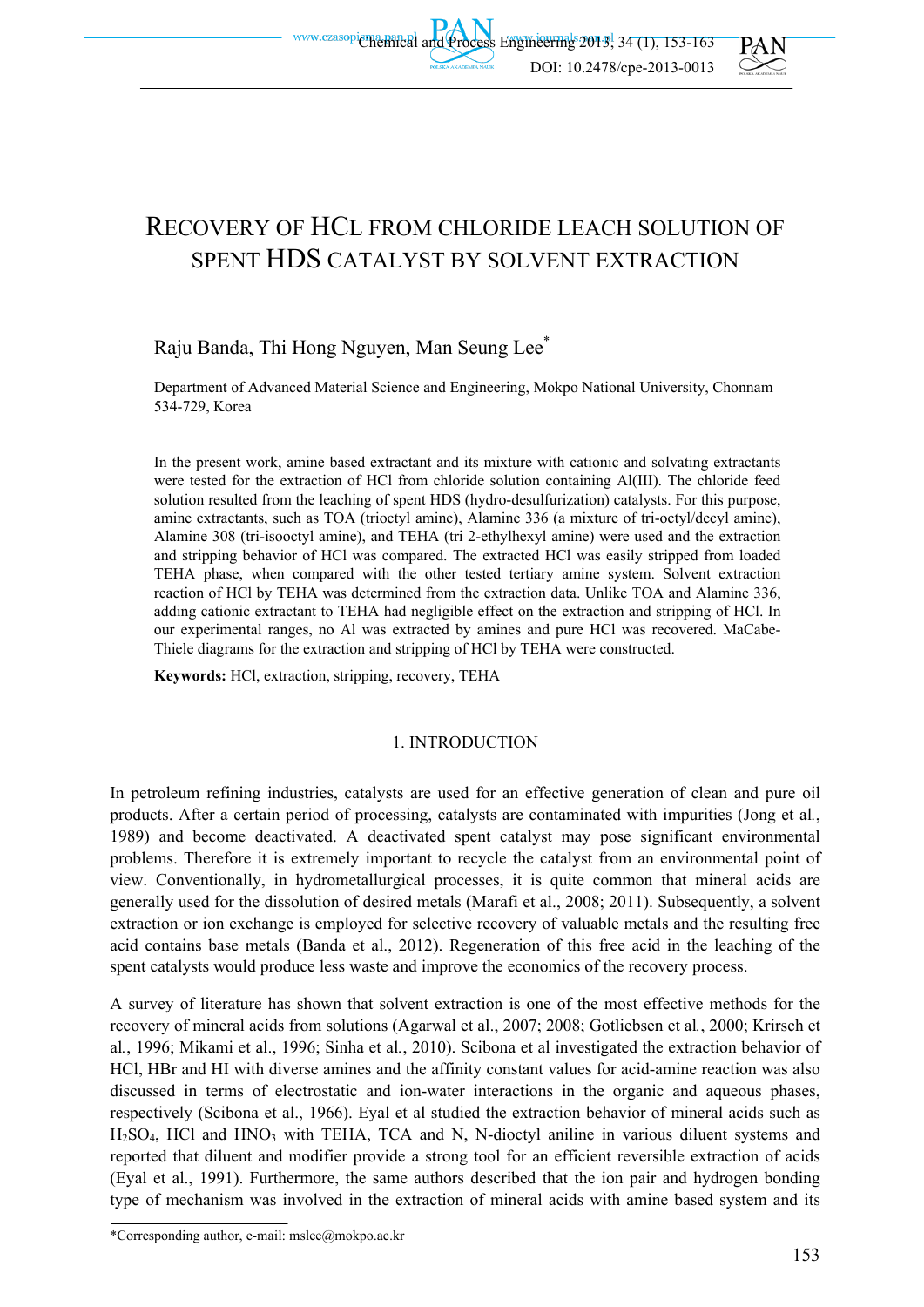*R. Banda, T.H. Nguyen, M.S. Lee, Chem. Process Eng., 2013, 34 (1), 153-163* 

extraction efficiency depended upon the aqueous phase pH, pKa of the amine based extractant and the properties of diluents (Eyal et al., 1995). The same authors already demonstrated that the binary extractant system comprising a strong basic amine and a strong acid, such as Aliquat 336/dinonyl naphthalene sulphonic acid, exhibited efficient and reversible extraction towards  $H_2SO_4$  mineral acid (Eyal et al., 1986; 1989; 1990). Moreover, Tait also reported that a mixture of Alamine 336 and D2EHPA showed higher extraction ability towards  $H_2SO_4$  than other tested binary systems involving cationic extractants (D2EHPA, PC 88A and Cyanex 302) with amine based extractants like Aliquat 336, Adogen 283 and JMT (Tait, 1993). Solvating extractants, such as TBP and TOPO, can also extract mineral acids efficiently (Alguacil et al., 1996; Apelblat et al., 1973; Sarangi et al., 2006; Wasniewski et al., 1996). The most recent review concerning studies on the recovery of acids was done with the waste stream of steel and electroplating industries, pickle liquor and spent bleed streams (Agarwal et al., 2009).

In our work on the recovery of valuable metals from spent catalysts, we reported the optimum conditions to dissolve metals present in spent catalysts and to separate Mo and Co from the resulting leaching solution by solvent extraction (Banda et al., 2012). Solvent extraction of Mo and Co from the leaching solution resulted in hydrochloric acid solution containing Al. In this study, solvent extraction and stripping experiments were conducted to recover HCl from the solution containing Al after the separation of Mo and Co. For this purpose, amine extractants, such as TOA, Alamine 336, Alamine 308, Aliquat 336 and TEHA were used to investigate the possibility of recovering HCl from the solution. The effect of mixing these amines with cationic extractants was investigated to find an optimum condition. The extraction and stripping behavior of HCl with the amines was compared. MaCabe-Thiele diagrams for the extraction and stripping of HCl were constructed.

## 2. EXPERIMENTAL

## *2.1. Materials and reagents*

Asynthetic aqueous feed solution containing Al was prepared by dissolving metal salt (AlCl<sub>3</sub> Junsei Chemical Co. Ltd. Japan) in analytical grade 3 M HCl. TBP (Tri butyl phosphate, Yakuri pure chemical co., Ltd.), TOA (trioctyl amine, Sam Chun pure Chemical Co., Ltd.), TEHA (Tri 2-ethylhexyl amine, BASF Chem Co. Ltd.), Aliquat 336 (Tricaprylmethylammonium chloride, a quaternary ammonium salt) Alamine 308 (tri-isooctyl amine), Alamine 336 (mixture of tri-octyl/decyl amine) and Cyanex 272 (Bis (2,4,4-trimethylpentyl) phosphinic acid), D2EHPA (di-2-ethylhexylphosphoric acid), PC 88A (2 ethylhexylphosphonic acid mono-2-ethylhexyl ester) were purchased from Cognis corporation USA and Cytec Canada Inc., respectively. 1-Decanol (Acros Organics) was used as a modifier. These reagents were used as such without any further purification. Kerosene was used as a diluent and all the other chemicals used were of analytical grade.

## *2.2. Solvent extraction procedure*

The extraction and stripping experiments were carried out by shaking equal volumes of aqueous and organic phases in screwed cap bottles for 5 minutes with a wrist action shaker (Burrell, USA). After separation of the two phases, the concentration of Al in the aqueous phase was determined by ICP-OES (Spectro Arcos) and the metal concentration in the organic phase was determined from the mass balance. The concentration of HCl in the aqueous phase was analysed by acid-base titration as mentioned in Vogel (Vogel, 1989) and the concentration of HCl in the organic phase was determined by the difference between aqueous phases before and after extraction. In a majority of cases, two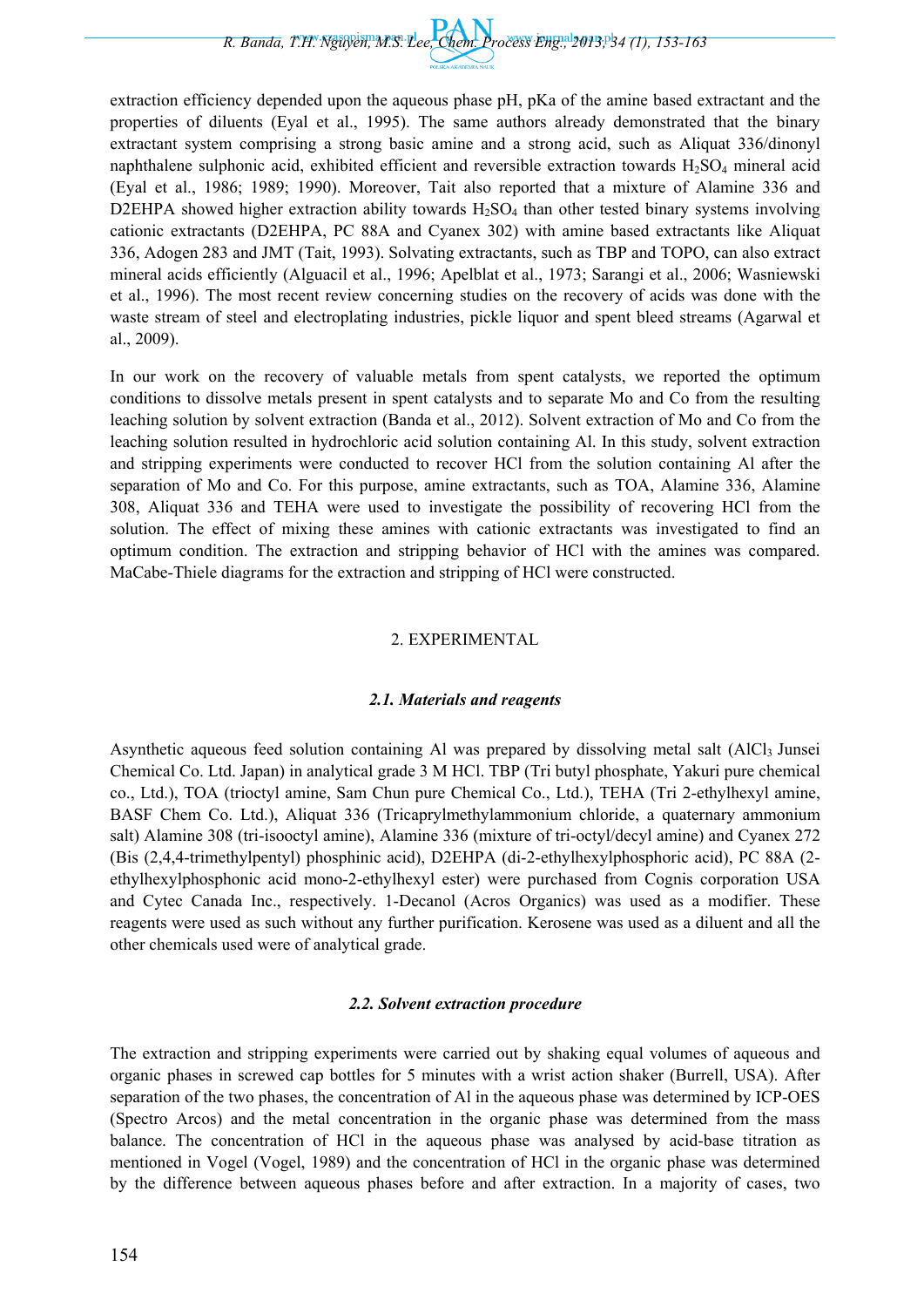*Recovery of HCl from chloride leach solution of spent HDS catalyst by solvent extraction* 

replicate experiments were carried out simultaneously and the errors associated with the extraction and stripping percentages varied ±5%.

#### 3. RESULTS AND DISCUSSION

#### *3.1. Effect of TOA, Alamine 336 and TEHA concentrations on the extraction of HCl*

The initial screening experiments were conducted to evaluate the best extractant system for HCl. TOA, Alamine 308, Alamine 336 and TEHA were used as solvents for the extraction of HCl. The composition of the synthetic leach solution of spent HDS catalysts was Al-17.9 g/L and 3 M HCl. The results are described in Fig. 1.



Fig. 1. Effect of tertiary amine based extractant concentration on the extraction of HCl

In all investigated cases, it can be observed that HCl extraction depended upon the extractant concentration and the extraction yield of HCl increased from  $\sim$  2% to 45% as the extractant (TOA, Alamine 308 and TEHA) concentration increased from 0.1 to 1.5 M. However, under similar experimental conditions, it can be noticed that the tested tertiary amine based extractants such as TOA, Alamine 308 and Alamine 336 exhibited a similar extraction behavior towards HCl, whereas branched chain tertiary amine like TEHA showed somewhat greater extraction tendency towards HCl. Therefore, from these results, it can be said that the steric hindrance offered by the branched alkyl groups of tertiary amine system had no effect on the extraction of HCl at unit phase ratio.

#### *3.2. Effect of O/A phase volume ratio on the extraction of HCl with various extractant systems*

In order to attain the quantitative extraction of HCl into the organic phase, the organic to aqueous (O/A) phase ratio was varied with the aforementioned extractants including TOA, Alamine 336, Alamine 308 and TEHA in a kerosene diluent. In this system, the O/A ratio was varied from 1 to 4. The obtained results are displayed in Fig. 2. For TOA, Alamine 336 and Alamine 308 extraction systems, the protonation of the extractant was increased with increasing  $O/A$  ratio and attained a quantitative extraction of HCl at an O/A ratio of 4. By contrast, the results obtained by 1.5 M TEHA system showed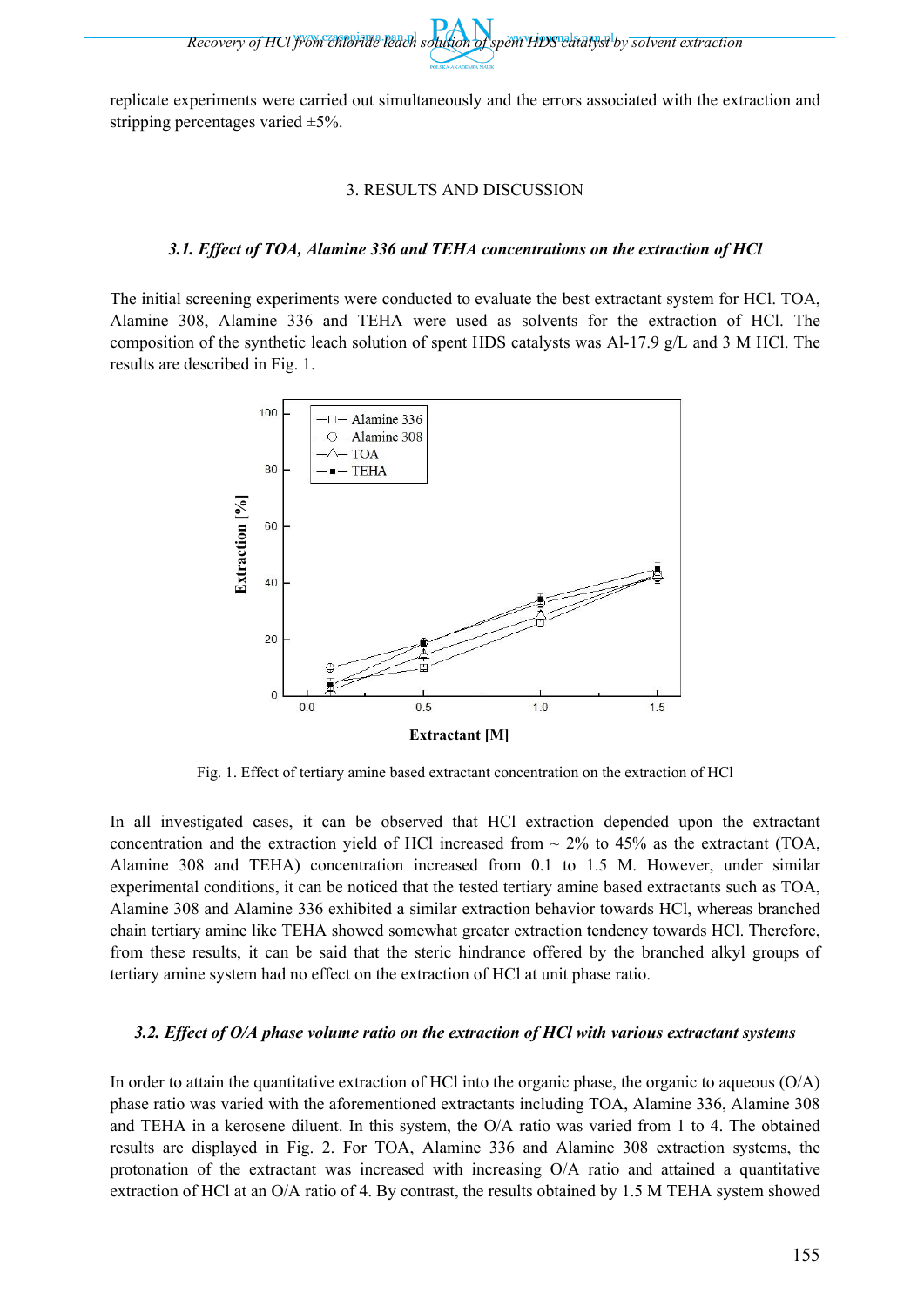

that extraction tendency towards HCl increased constantly from 45% to 85% with increasing O/ A ratio from 1 to 4. From these results, it is reasonable to assume that lower extraction efficiency of TEHA might be due to the fact that TEHA is a weaker base than the other tested amine based extractants such as Alamine 336, TOA and Alamine 308. Additionally, it is important to mention here that the formation of the third phase in an organic solution appeared at an O/A ratio of 4 in all extraction systems. As a result, 5% of 1-decanol was used as a modifier to prevent the formation of third phases in all the studied extraction systems. Finally, the obtained results suggest that a tertiary amine based system is effective for the separation of HCl over Al from synthetic chloride solution of spent HDS catalyst.



Fig. 2. Effect of organic to aqueous volume ratio on the extraction of HCl with Alamine 336, Alamine 308, TOA and TEHA



Fig. 3. Variation in the extraction percentage of HCl with the concentration of a constituent in the mixture of Aliquat 336 and TBP

## *3.3. Extraction of HCl with a mixture of Aliquat 336 and TBP*

Literature survey indicates that quaternary ammonium salts can extract HCl from concentrated chloride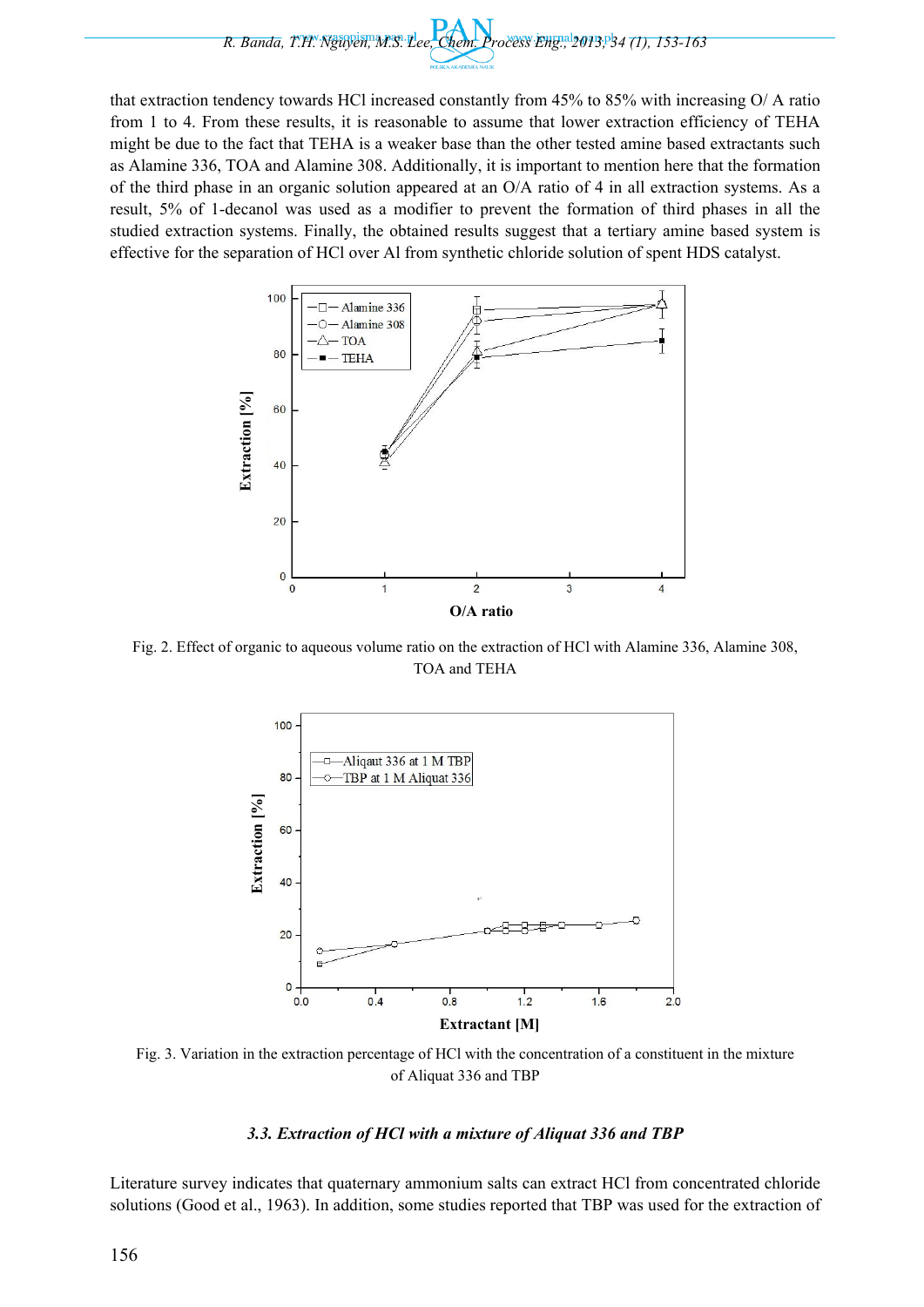*Recovery of HCl from chloride leach solution of spent HDS catalyst by solvent extraction* 

acid (Sarangi et al., 2006). Therefore, in the preset study, the effect of the variation in the concentration of Aliquat 336 or TBP in the mixture of these two extractants was investigated. Fig. 3 shows that no significant increase of HCl extraction was observed by varying Aliquat 336 concentrations from 0.1 to 1.5 M at a constant proportion of TBP. By varying TBP concentration from 0.1 to 1.8 M along with 1 M Aliquat 336, a similar extraction behavior of HCl was noticed. Considering the results obtained in this study, it can be concluded that the mixture of Aliquat 336 and TBP system is not suitable for the extraction and separation of HCl from synthetic chloride leach solutions.

#### *3.4. The dependence of HCl extraction on extractant concentration*

It is well known that tertiary amines have the capability towards HCl extraction due to their strong interaction between the corresponding reagents (Sinha et al., 2010). However, the stripping of HCl from these organic phases is difficult. Therefore, TEHA, which has medium strength, could provide relatively effective extraction towards HCl and stripping from loaded organic phase. Additionally, Tait also reported that a mixture of tertiary amine and acidic cationic extractant could be efficient for HCl extraction and its recovery from loaded organic solutions (Tait, 1993). Therefore, in view of extraction and stripping of HCl, a mixture of TEHA with cationic extractants was analysed in order to investigate its extraction performance towards HCl. The results are summerised in Fig. 4. Under the given set of experimental conditions (see Fig. 4a), the extraction percent of HCl increased from 4 to  $~50\%$  with increasing TEHA concentration up to around 1.5 M even along with 0.1 M cationic extractants (D2EHPA, PC 88A and Cyanex 272) in all experimental cases. A similar type of experiment was carried out by varying cationic extractant concentration from 0.05 to 0.3 M at a constant concentration of TEHA as 1.5 M. As is shown in Fig. 4b, the percent extraction of HCl over Al was constant  $(\sim 50\%)$ in the studied concentration of cationic extractant along with 1.5 M TEHA. Based on these results, it can be said that the use of cationic extractant along with TEHA did not show any effect on the extraction of HCl. Therefore, the results clearly show that the TEHA extractant is the best for HCl extraction from acidic aqueous feed solutions.



Fig. 4. Effect of mixture of extractants on the extraction of HCl. (a) Effect of TEHA concentration in its mixture with cationic extractants (0.1 M), (b) Effect of the concentration of cationic extractant along with 1.5 M TEHA

#### *3.5. Extraction equilibrium curve of HCl*

In order to determine the number of theoretical stages that are required in continuous experiments at a chosen volume phase ratio, an extraction isotherm was obtained by varying O/A volume ratios from 1 to 7 at a constant temperature (ambient temperature) with 1.5 M TEHA. The extraction equilibrium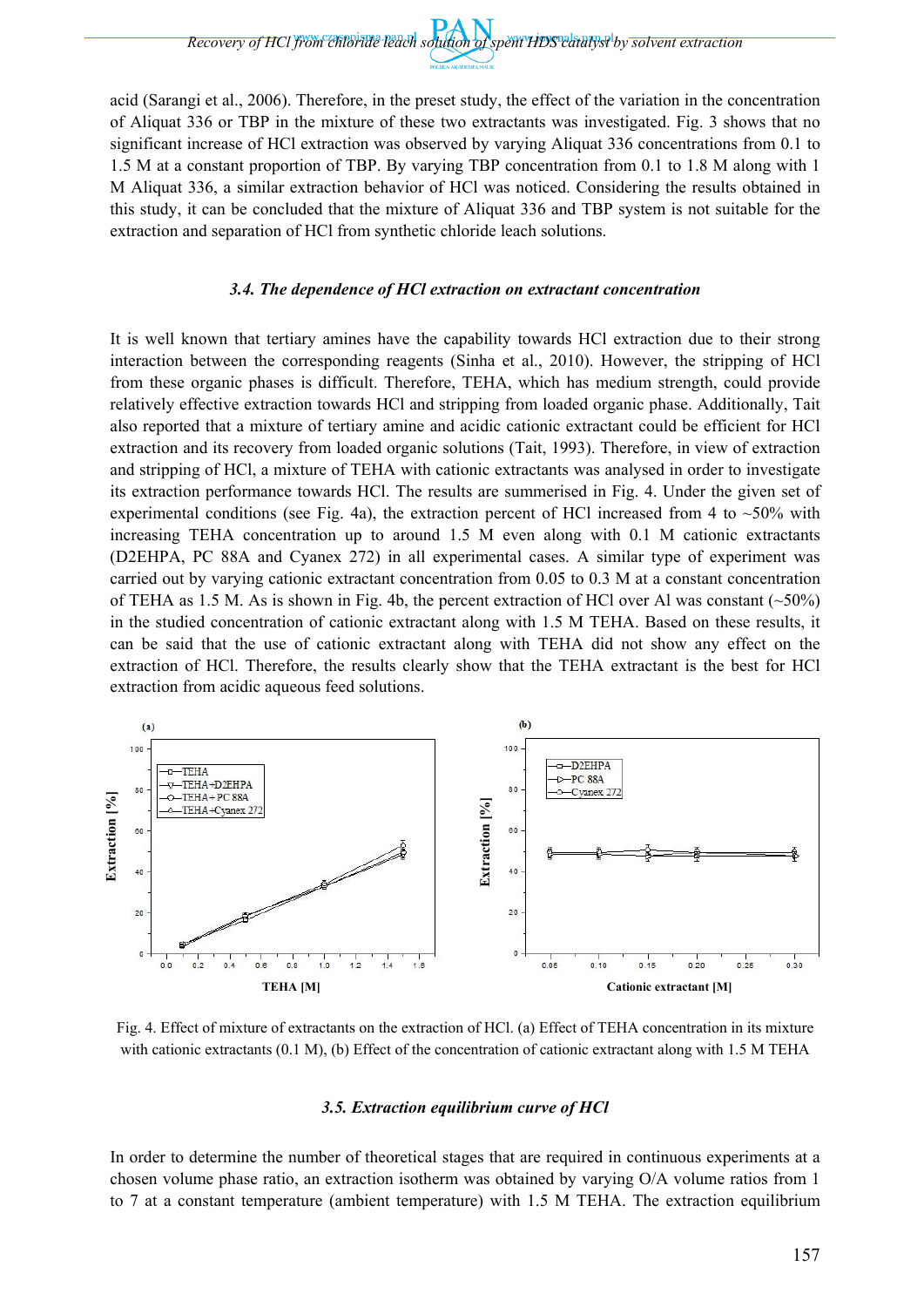*R. Banda, T.H. Nguyen, M.S. Lee, Chem. Process Eng., 2013, 34 (1), 153-163* 

curve results are presented in Fig. 5. The extraction equilibrium curve shows that 3 stages are necessary for maximum extraction of HCl to the organic phase at an O/A phase ratio of 4.8.



Fig. 5. Extraction isotherm of HCl with 1.5 M TEHA in kerosene diluent

## *3.6. Identification of the solvent extraction reaction of HCl by TEHA*

TEHA is a sort of tertiary amine. It was reported that tertiary amine  $(R_3N)$  forms a strong amine salt with hydrogen ions. The bonding between amine and hydrogen ions is so strong that amine salts remain protonated while exchanging anions. The solvent extraction reaction of HCl by amines can be represented as

$$
R_3N_{org} + HCl = R_3NHCl_{org}
$$
 (1)

where subscript org represents the organic phase.

When the amount of HCl is in excess to amine, a double amine salt can be formed as follows (Alguacil et al*.,* 1997; Yakubu et al*.,* 1987).

$$
R_3NHCl_{org} + HCl = R_3N(HCl)_{2, org}
$$
 (2)

The extraction behavior of HCl by TEHA was investigated by varying the initial concentration of HCl to 7 M. In these experiments, the concentration of TEHA was kept at 1.5 M and the results are shown in Fig. 6. When the initial concentration of HCl was lower than 0.3 M, the extraction percentage of HCl was negligible. This indicates that some amount of HCl should be present in the aqueous phase for extraction to occur. The extraction percentage of HCl increased linearly with the increase of HCl concentration to 1.5 M and then decreased rapidly with a further increase of HCl concentration. From Fig. 1, it may be inferred that one mole of TEHA is necessary to extract one mole of HCl.

Extraction experiments were conducted by varying the initial concentration of HCl and TEHA and the results are shown in Fig. 7.The extraction percentage of HCl was increased with the increase of TEHA concentration when the initial concentration of HCl was fixed. When the initial concentration of HCl was 1.02 and 3.06 M, there was little difference in the extraction percentage of HCl with TEHA concentration. However, when the initial concentration of HCl was 5.18 M, the extraction percentage of HCl was reduced compared to the results obtained from 1.02 and 3.06 M HCl solutions. In order to identify the solvent extraction reaction of HCl by TEHA, the extraction data shown in Table 1 were analysed. Except the extraction data obtained from 1.02 M HCl, the concentration of HCl extracted into organic phase is equal to the initial concentration of TEHA. When HCl was in excess to TEHA, one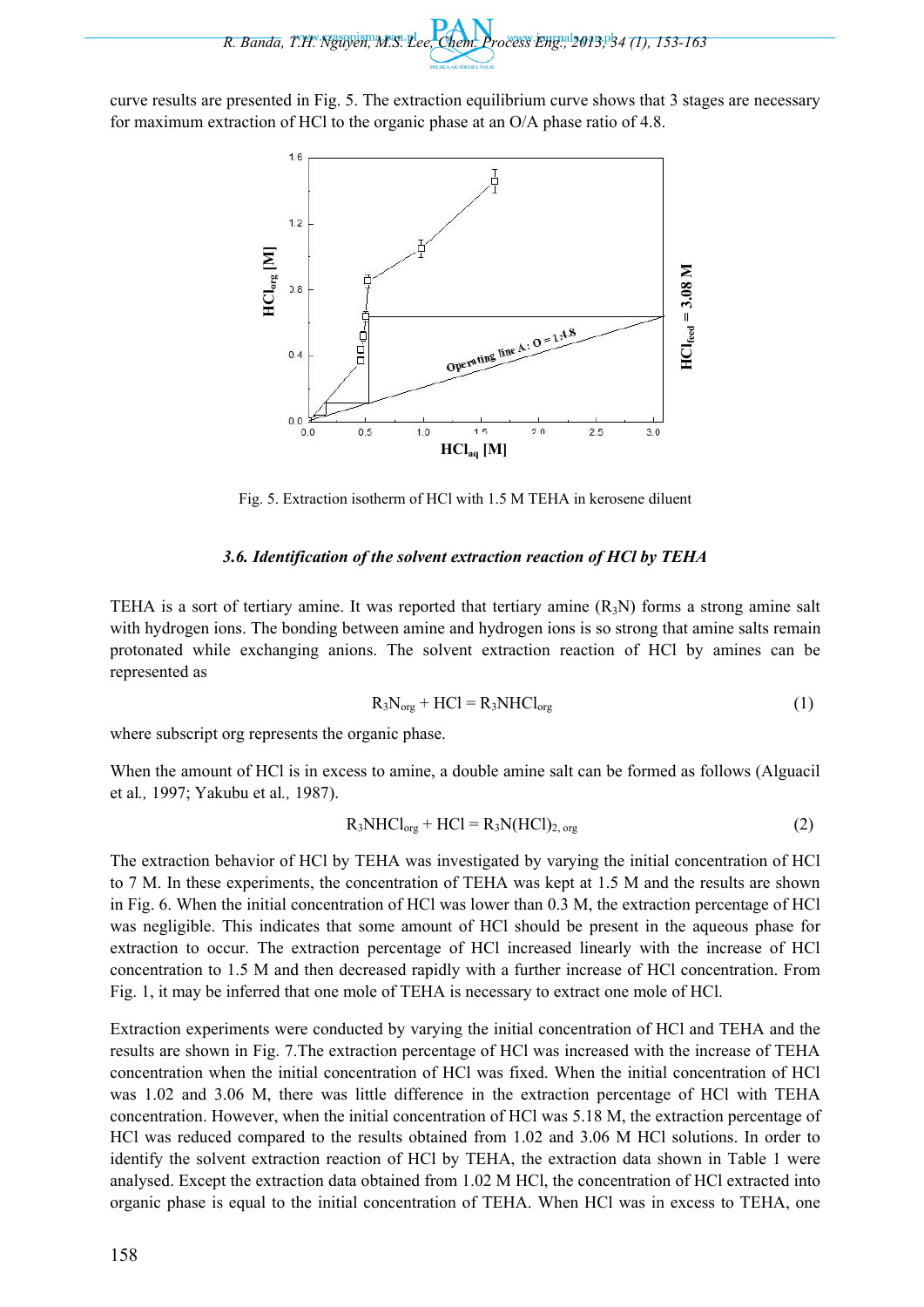mole of HCl was extracted by one mole of TEHA. Therefore, it may be concluded that Eq. (1) is responsible for the extraction reaction of HCl by TEHA in the HCl concentration range to 5 M.

| TEHA, [M] | Initial HCl,<br>[M] | HCI, [M]<br>organic<br>phase | Initial HCl,<br>[M] | HCl, [M]<br>organic<br>phase | Initial<br>HCl, [M] | HCl, [M]<br>organic<br>phase |
|-----------|---------------------|------------------------------|---------------------|------------------------------|---------------------|------------------------------|
| 0.3       | 1.02                | 0.02                         | 3.06                | 0.26                         | 5.18                | 0.28                         |
| 0.5       | 1.02                | 0.08                         | 3.06                | 0.46                         | 5.18                | 0.56                         |
| 0.7       | 1.02                | 0.22                         | 3.06                | 0.64                         | 5.18                | 0.72                         |
| 1.0       | 1.02                | 0.34                         | 3.06                | 0.92                         | 5.18                | 1.08                         |
| 1.5       | 1.02                | 0.5                          | 3.06                | 1.42                         | 5.18                | 1.5                          |
| 2.0       | 1.02                | 0.62                         | 3.06                | 1.86                         | 5.18                | 2.06                         |

Table 1. Effect of initial extraction conditions on the concentration of HCl extracted into TEHA.(Unit:molarity)



Fig. 6. Variation in the extraction percentage of HCl by 1.5 M TEHA with the initial concentration of HCl



Fig. 7. Effect of TEHA concentration on the extraction of HCl from several initial concentrations of HCl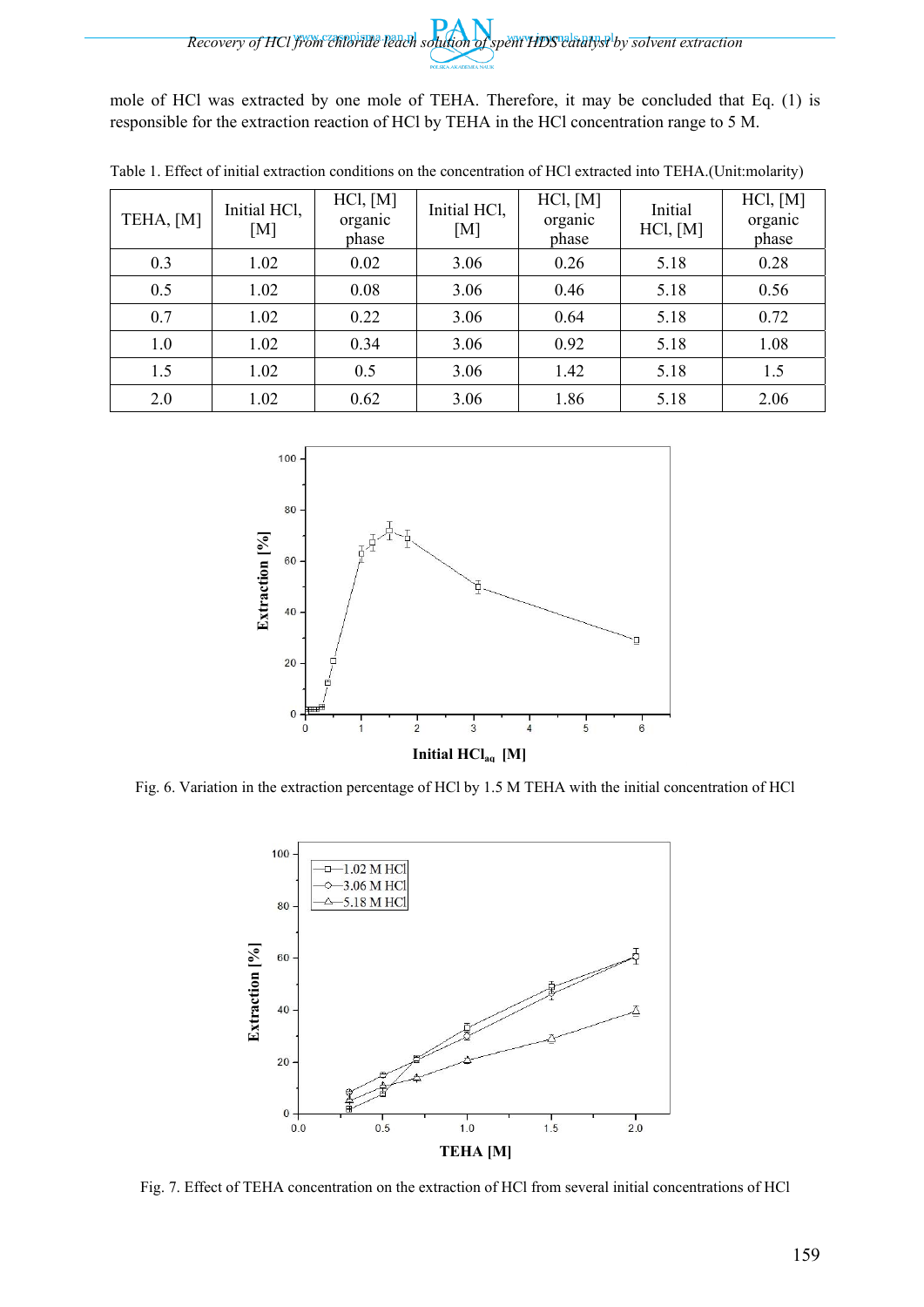## *3.7. Stripping of HCl from loaded organic phases*

Litrature results show that water is the best option for stripping of HCl from loaded TEHA phase (Palant et al., 1973). Therefore, in the present study, the stripping of HCl was performed with distilled water from loaded Alamine 336, TOA, TEHA and Alamine 308. From the obtained results (see Table 2), it was observed that only 2% of HCl was stripped from the loaded TOA, Alamine 336, and Alamine 308. The reason for lower stripping efficiency of HCl from these amines is due to a strong interaction between these extractants and HCl. It was reported that adding cationic extractant to amines, such as TOA and Alamine 336, has a positive effect on the stripping of HCl from the loaded amines (Sinha, et al*.,* 2010). Unlike TOA, Alamine 336, and Alamine 308, the stripping of HCl was higher from loaded TEHA phases. This phenomenon may be due to the fact that TEHA is an amine with weak and medium strength and its bond strength towards HCl is also weaker than the other tested amines. Therefore, stripping of HCl from loaded TEHA is easier than that from loaded TOA and Alamine 336.

Table 2. Variation in the stripping percentage of HCl from the loaded organic phase

| Extractant | Stripping, % |  |  |
|------------|--------------|--|--|
| <b>TOA</b> | 1.6          |  |  |
| Alamine308 | 2.0          |  |  |
| Alamine336 | 12           |  |  |
| TEHA       | 55.0         |  |  |

In order to investigate the effect of adding cationic extractant to TEHA on the stripping of HCl, stripping experiments were carried out for the loaded TEHA alone and TEHA mixed with cationic extractant. In these experiments, the aqueous to organic volume ratio was varied from unity to 3 by using water as a stripping agent. Fig. 8 shows that adding cationic extractant to TEHA has little effect on the stripping of HCl. At the A/O ratio of 3, most HCl was stripped from the loaded TEHA. It may be concluded that among the tested amines in this study, TEHA is the best extractant for the separation of HCl from the chloride leach solution. Moreover, HCl can be stripped from the loaded TEHA even in the absence of cationic extractant.



Fig. 8. Effect of aqueous to organic volume ratio on the stripping of HCl from the loaded organic by water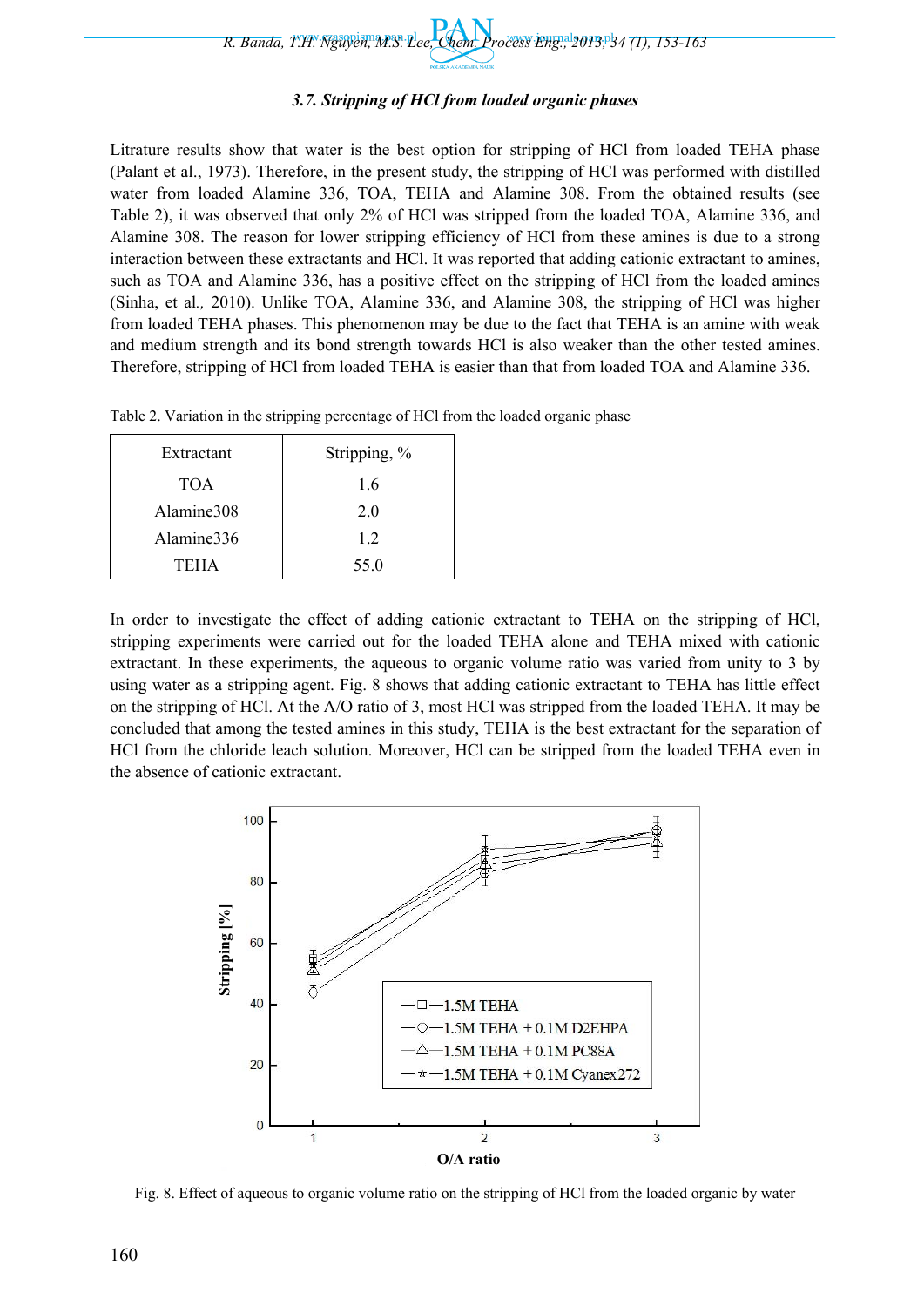

# *3.8. Stripping equilibrium of HCl*

In order to determine the number of stages required to strip HCl from the loaded TEHA at a chosen volume phase ratio, stripping equilibrium curve was constructed. For this purpose, an experiment was performed by using water as a stripping reagent at different O/A ratio from 1 to 5. The obtained stripping equilibrium curve was described in Fig. 9. As can be seen from this figure, three stages are required for maximum stripping of HCl from loaded 1.5 M TEHA phase.



Fig. 9. Stripping isotherm for recovery of HCl from loaded TEHA phase

## 4. CONCLUSIONS

In order to recover HCl from chloride leach solutions of spent HDS catalysts, solvent extraction and stripping experiments were performed. For this purpose, several amine based extractants (TEHA, Alamine 336, Alamine 308 and TOA) and their mixtures with solvating (TBP) and cationic extractants (Cyanex 272, D2EHPA and PC 88A) in kerosene were investigated. In all extraction systems, the percent extraction of HCl increased with increasing extractant concentration and O/A ratio. All tertiary amine based extractants exhibited more or less similar extraction behavior towards HCl. By contrast, a mixture of Aliquat 336 and TBP showed lower extraction tendency towards HCl, when compared with tertiary amine based system. The stripping percentage of HCl from the loaded amines except TEHA was too low and consequently complete stripping of HCl was difficult. However, HCl was easily stripped from the loaded TEHA compared with other amine extractants tested in this study. Adding cationic extractants to TEHA was found to have a negligible effect on the extraction and stripping of HCl. Solvent extraction reaction of HCl by TEHA was identified from the extraction data which were obtained by varying the concentrations of HCl and TEHA. MaCabe-Thiele diagram for the extraction and stripping of HCl by TEHA was constructed.

*This work was supported by a grant operated by KEITI of the Ministry of Environment of Korea. The authors would like to thank for the financial support.*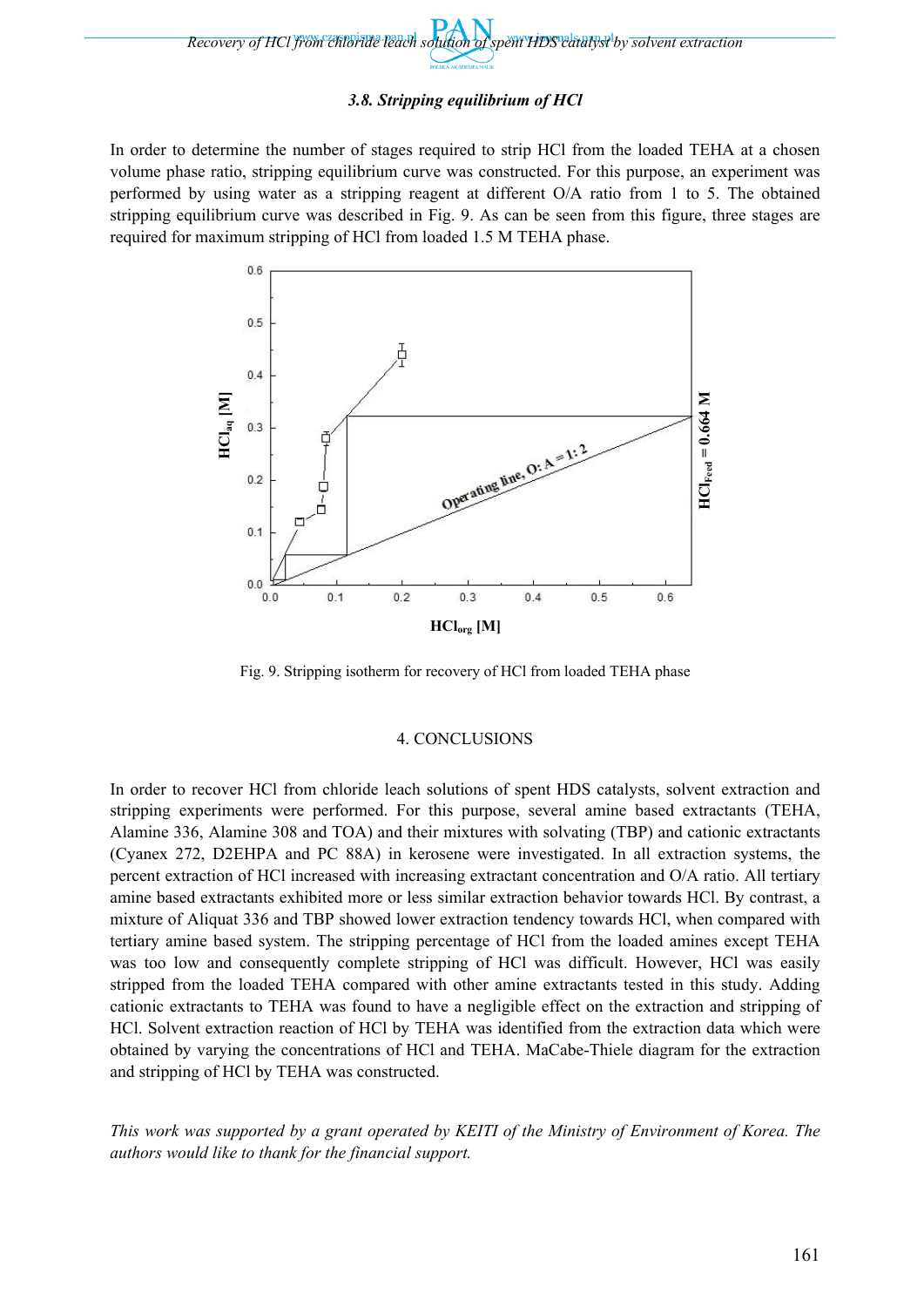*R. Banda, T.H. Nguyen, M.S. Lee, Chem. Process Eng., 2013, 34 (1), 153-163* 

#### REFERENCES

- Coronero M., Montante G., Paglianti A., Magelli F., 2011. CFD prediction of fluid flow and mixing in stirred tanks: Numerical issues about the RANS simulations. *Comp. Chem. Eng.*, 35, 1959-1968. DOI: 10.1016/j.compchemeng.2010.12.007.
- Agarwal A., Kumari S., Ray B.C., Sahu K.K., 2007. Extraction of acid and iron values from sulphate waste pickle liquor of a steel industry by solvent extraction route. *Hydrometallurgy*, 88, 58-66. DOI: 10.1016/j.hydromet.2007.04.001.
- Agarwal A., Kumai S., Sahu K.K., 2008. Liquid-liquid extraction of sulphuric acid from zinc bleed stream. *Hydrometallurgy*, 92, 42-47. DOI: 10.1016/j.hydromet.2008.01.008.
- Agarwal A., Sahu K.K., 2009. An overview of the recovery of acid from spent acidic solutions from steel and electroplating industries. *J. Haz. Mat.*, 171, 61-75. DOI: 10.1016/j.jhazmat.2009.06.099.
- Alguacil F.J., Lopez F.A., 1996. The extraction of mineral acids by the phosphine oxide Cyanex 923. *Hydrometallurgy*, 42, 245-255. DOI: 10.1016/0304-386X (95) 00101-L.
- Alguacil J.J., Cobo A., Coedo A.G., Dorado M.T., Sastre A., 1997. Extraction of platinum(IV) from hydrochloric acid solutions by amine alamine 304 in xylene. Estimation of the interaction coefficient between  $PtCl_6^{2-}$  and H<sup>+</sup>. *Hydrometallurgy*, 44, 203-212. DOI: 10.1016/S0304-386X (96) 00047-3.
- Apelblat A., 1973. Extraction of sulfuric acid by methyl diphenyl phosphate and tributyl phosphate. *J. Chem. Soc., Dalton Trans.,* 1198-1201. DOI: 10.1039/DT9730001198.
- Banda R., Sohn S.H., Lee M.S., 2012. Process development for the separation and recovery of Mo and Co from chloride leach liquors of petroleum refining catalyst by solvent extraction. *J. Haz. Mat.*, 213-214, 1-6. DOI: 10.1016/j.jhazmat.2011.12.078.
- Eyal A.M., Appelbaum C., Baniel A., 1986. Sulfuric acid recovery through solvent aided decomposition of ammonium sulfate. *Solvent Extr. Ion Exch*., 4, 803-821. DOI: 10.1080/07366298608917894.
- Eyal A.M., Baniel A.M., 1989. In: M.H.I. Baird (Ed.), *Proc. 2nd Int. Conf. in Separation Science and Technology*, Can. Soc. Chem. Eng., Ottawa, 667-674.
- Eyal A.M., Baniel A.M., Hadju K., Mizrahi, J., 1990. New process for recovery of zinc sulfate and sulfuric acid from zinc electro winning bleed solutions. *Solvent Extr. Ion Exch*., 8, 209-222.
- Eyal A.M., Hazan B., Bolch R., 1991. Recovery and concentration of strong mineral acids from dilute solutions through LLX. II. Reversible extraction with branched chain amines. *Solvent Extr. Ion Exch.,* 9, 211-222. DOI: 10.1080/07366299108918051.
- Eyal A.M., Canari R., 1995. pH dependence of carboxylic and mineral acid extraction by amine-based extractants: Effects of pKa, amine basicity, and diluent properties. *Ind. Eng. Chem. Res.,* 34, 1789-1798. DOI: 10.1021/ie00044a030.
- Good M.L., Bryan S.E., Holland Jr. F.F., Maus G.J., 1963. Nature of the hydrogen ion effect on the extraction of Co(II) from aqueous chloride media by substituted ammonium chlorides of high molecular weight. *J. Inorg. Nucl. Chem.,* 25, 1167-1173. DOI: 10.1016/0022-1902(63)80139-6.
- Gotliebsen K., Grinbaum B., Chen D., Stevens G.W., 2000. Recovery of sulfuric acid from copper tank house electrolyte bleeds. *Hydrometallurgy*, 56, 293-307. DOI: 10.1016/S0304-386X (00) 00081-5.
- Jong B.W., Rhoads S.C., Stubbs A.M., Stoelting T.R., 1989. Recovery of principal metal values from waste hydroprocessing catalysts, US Bureau of Mines, US Department of Interior, RI 9252, August 1989.
- Krirsch T., Maurer G., 1996. Distribution of oxalic acid between water and organic solutions of tri-noctylamine. *Ind. Eng. Chem. Res.,* 35, 1722-1735. DOI: 10.1021/ie9505827.
- Marafi M., Stanislaus A., 2008a. Spent catalyst waste management: A review. Part-I Developments in hydroprocessing catalyst waste reduction and use. *Resour. Conserv. Recycl.,* 52, 859-873. DOI: 10.1016/j.resconrec.2008.02.004.
- Marafi M., Stanislaus A., 2008b. Spent hydroprocessing catalyst management: A review. part II. Advences in metal recovery and safe disposal methods. *Resour. Conserv. Recycl.,* 53, 1-26. DOI: 10.1016/j.resconrec.2008.08.005.
- Marafi M., Stanislaus A., 2011. Waste catalyst utilization: extraction of valuable metals from spent hydroprocessing catalyst by ultrasonic-assisted leaching with acids. *Ind. Eng. Chem. Res.,* 50, 9495-9501. DOI**:**  10.1021/ie200789u.
- Mikami Y., Iyatomi N., 1996. Process for recovering sulphuric acid from metallic sulphate-containing exhaust sulphuric acid. U.S. patent 5,489,423.